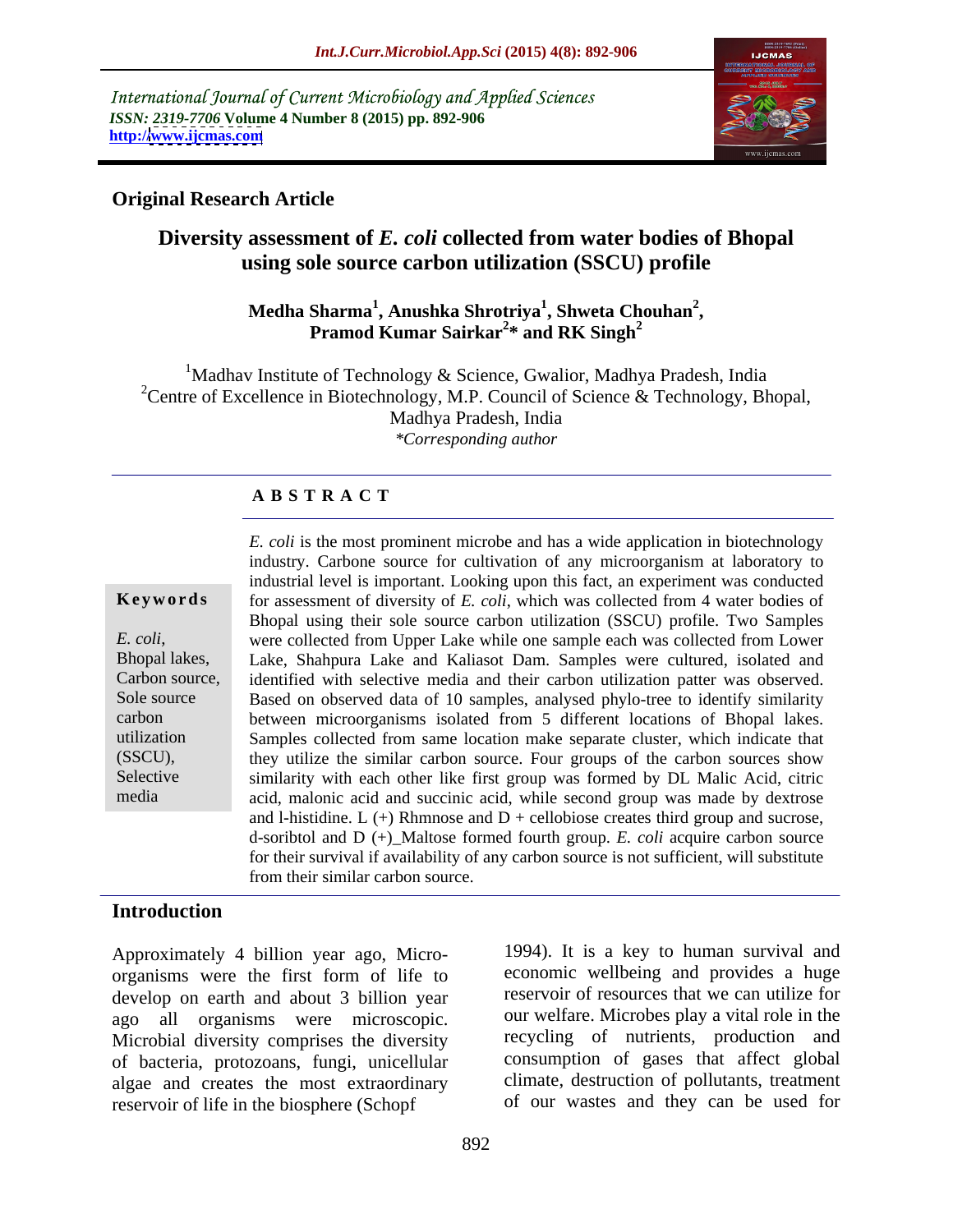biological control of pests affecting plants

To solve new and emerging disease problems and to advance in biotechnology, evidence of diversity on the basis of study of microbial diversity is also physiological properties of genetically significant. New technologies, mostly in similar *E. coli*. This brings up the diversity nucleic acid analysis, analytical chemistry, based on physiological properties basically computer science, and habitat sampling and characterization place the study of microbial diversity on the vanguard of science (Kapur and Jain2004; Fatima *et al,* 2010).

Despite with the microbial diversity, *E. coli* is the most prominent microbe and has a wide application in biotechnology industry study was done with 10 water samples from (Schiraldi *et al,* 2002). *E. coli* is a gram- 5 lakes of Bhopal region were investigated negative bacterium of the family for the presence of *E. coli*. Out of these, 2 *Enterobacteriacae* and is a normal samples collected from each location (Table inhabitant of intestinal tract of birds 1). A water sample of 20 ml was collected (Singleton and Sainburg 1981).It is the most directly in sterile screw capped tubes. The widely used host organism for isolation of bacterial colonies was done on biopharmaceutical production of simple MacConkey s agar (Oxoid, England). CFU non-modified heterologous recombinant were calculated and then the 30 isolated proteins and have their ability to quickly colonies were pure cultured through four reach high cell densities in inexpensive way streak technique on same MacConkey's media (Ferrer-Miralles *et al,* 2009). agar. Microorganisms grown on MacConkey

*et al,* 2002). Presently, the genetically in the production of human insulin, human growth hormone and also the evidence of biofuel production (Kamionka 2011). **Growth on selective media** 

Low cost and simplicity of cultivating bacteria make the *E. coli* expression system a preferable choice for production of therapeutic proteins, enzymes and secondary (Deshmukh 1997).Further single colony metabolites both on a lab scale and in inoculated in EMB broth and incubated at industry (Kamionka 2011). Utilization of same carbon source when supplied to all

and animals (Parr and Hornick 1992a; avoided by some (Silawat *et al,* 2010). In the 1992b). present study, an experiment was conducted isolates are been taken up by some and for the understanding of Carbon utilization pattern of *E. coli* by SSCU. This gives the carbon utilization pattern.

### **Materials and Methods**

*E. coli* is easily grown in the laboratory and which produces acid by-products that lower the vectors are well characterized so it the pH of the media which causes the neutral recommended obtaining recombinant red indicator to turn red, and if sufficient enzyme for basic characterization. (Schirald acid is produced, a zone of precipitated bile engineered *E. coli* bacteria were employed isolated colonies were then further subjected The experiment was carried out at the Centre of Excellence in Biotechnology laboratory, MPCST Bhopal, India. The isolation of bacterial colonies was done on agar are capable of metabolizing lactose develops around the colony. to series of procedures for identification.

### **Growth on selective media**

EMB agar plates were prepared and isolates were grown to confirm the presence of E. coliand purified on selective media 37 °C.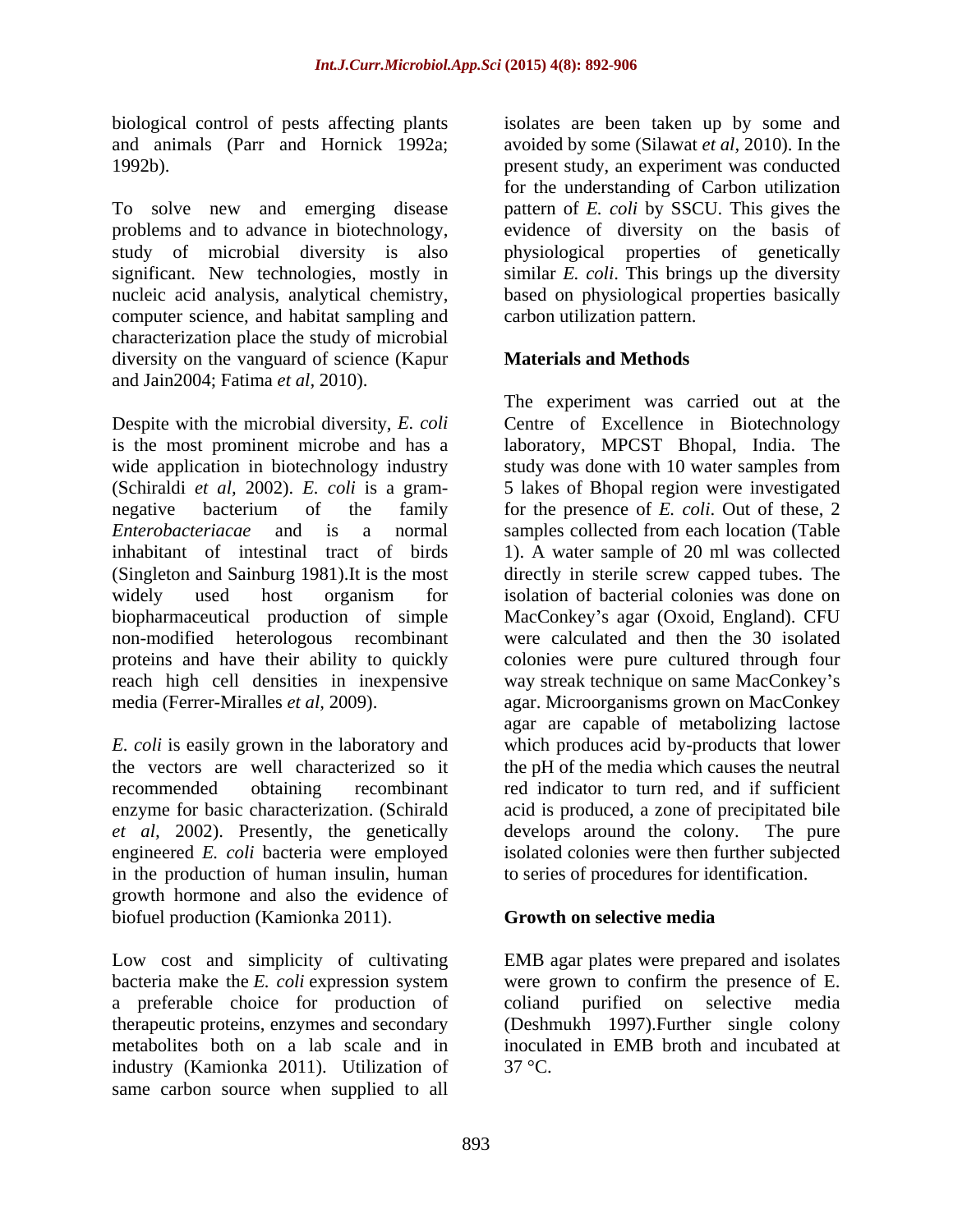to Gram staining to identify the shape and remaining pellet was washed with  $0.85\%$ 

subjected to a series of biochemical testing

included carbohydrates, amino acids and organic acids.  $D -$  Sorbitol,  $D -$  Mannitol, Dextrose Monohydrate, Lactose **Distance matrix and Dendrogram** Monohydrate, Sucrose, D (+) Maltose **(Jaccard):** Distance matrix was generated Monohydrate,  $\beta$  – Cyclodextrin, D – by PAST (Paleontological Statistics) Fructose,  $D (+)$  Galactose,  $L - (+)$  Rhmnose Monohydrate, D (+) Mannose, D (+) Jaccard's coefficient and UPGMA. Phylo-Arabitol, L (+) Arabinose, D (+) Cellobiose, tree was prepared employing the un- D (+) Trehalso Dihydrate, DL Malic Acid, weighted pair group method with arithmetic Citric Acid Anhydrous, Malonic Acid, Succinic Acid,  $DL$  – Methonine,  $L$  – Histidine Hydrochloride,  $L -$  Alanine,  $L -$  Results and Discussion Leucin, L - Asparagine Monohydrate, DL -

**Staining** extending the state of the until log phase growth. Centrifugation was All the pure isolated cultures were subjected minutes. Supernatant was discarded and gram positivity and gram negativity of the NaCl by Centrifugation at 10,000 rpm for 10 isolated culture. minutes. Above step was repeated 2 times **Biochemical testing** (Jaspers and Overmam 2004). done to obtain pellet at 10,000 rpm for 10 remaining pellet was washed with 0.85% and finally O.D. was taken at 456 nm

Out of 30 positive samples, 10 were **Preparation of micro titre plates:** For for identification like Indole test, Kovac  $\qquad 50 \text{ }\mu\text{l}$  of bacterial suspension, 50  $\mu\text{l}$  of Indole test and Simon Citrate test (Ewing, Triphenyl Tetrazolium Chloride dye (TTC)<br>1986). (0.5%), 50 µl of C-source (10%) and 50 µl **Sole source carbon utilization (SSCU) test** plates were incubated for 5 days at  $30 \pm 2^{\circ}$ C. growth test, each micro titre well received Triphenyl Tetrazolium Chloride dye (TTC) (0.5%), 50 µl of C-source (10%) and 50 µl of M-9 medium devoid of glucose. The

**Carbon source Data matrix:** For the dendrogram, Data A total of 31 carbon sources were selected obtained from SSCU tests. 0 was written for which were most relevant to compost negative result and 1 to 3 for positive results community for isolates utilization. These was given as per the intensity of carbon matrix was prepared from the results utilization.

> **Distance matrix and Dendrogram** by PAST (Paleontological Statistics) Software (Hammer *et al,* 2001) using average.

# **Results and Discussion**

Asparatic Acid, DL – Alanine, L – Valine, L Total 5 locations were selected from Bhopal Threonine,  $DL -$  Serine,  $L -$  Arginine region from which 2 sample taken from each Hydrochloride, L Histidine. location.10 samples were cultured on **Preparation of bacterial suspension** morphological characterization. After 24 Total10 samples were then streaked on under macroscopic examination. Some of King's B agar plate at  $37 \text{ °C}$  for  $24$  hour. the isolated colonies appear pinkish on Pure single colony of bacterial cultures were MacConkey medium, while other are inoculated in 10 ml of King's B broth and creamy yellow as shown in figure 1, incubated at 37 °C for 24 hour for two days simultaneously CFU (Colony forming unit)MacConkey medium at 37  $\Box$ C for hours, two types of colonies were observed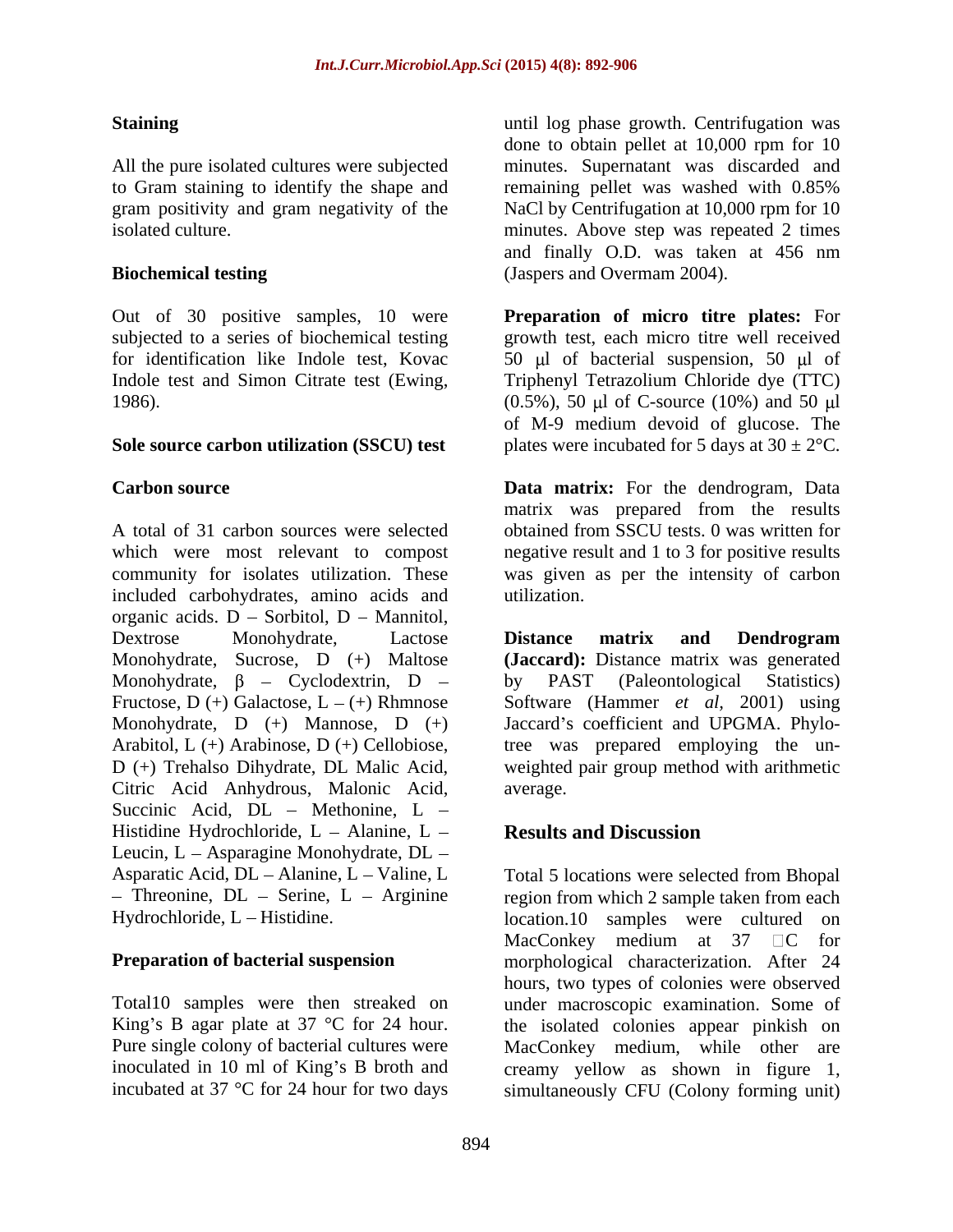*E. coli* was observed in highest sources within 24 hours except 4 different concentration from water samples of acids (Table 4). different location of Bhopal lakes. Total 30

After plating, purified blue dotted single Congo red medium. Out of 10 isolates 8 greyish white colonies after 96 hours of growth (figure 4) while out of 10 sample, 8 sample are Simmon Citrate positive and two are Simmon Citrate negative (figure 5, table

bacteria on microtitre plate was observed not utilize by the bacteria. While D- sucrose, d-soribtol and D(+) Maltose bacteria. Different utilization pattern was observed in LL01, LL02, SHPL01, SHPL02, different pattern such as completely, carbon source to change the substrate orpartially and not utilized it means these

has been calculated and the results are listed bacteria require more incubation time for in Table 2. complete utilization. But in UL-RG01 and UL-RG02 completely utilized all carbon acids (Table 4).

bacterial colonies were streak on Based on observed data of 10 samples, MacConkey agar (figure 2) then purified 30 analysed phylo-tree to identify similarity bacterial colonies indicated the presence of between microorganisms isolated from 5 *E. coli*which was confirmed and identified different locations of Bhopal lakes. This by growth on selective EMB media (figure phylo-tree represents similarity among 3). microorganisms. Samples collected from colony was transfer into EMB broth. Later source represent in phylo-tree (figure 8, on out of 30 *E. coli* samples, 10*E. coli* table 5) while out of these 5 samples, SHAP samples were taken for different and LL are more similar rather than others at biochemical test. On the basis of Indole test, the level between 0.85 and 0.9 (figure 9, all the 10 isolates produced rich growth on table 6). This data shows coefficient of resulted in the growth of brick red colour among species. Higher the values of colonies while the remaining 2 produced coefficient of association more similarity same location make separate cluster, which indicate that they utilize the same carbon association which shows closely relatedness will be occur between species.

3). observed data by sole source carbon The 10 samples were streaked on king's B and relationship between 31-carbon source agar (figure 6) and single colonies were utilized by micro-organisms of 5 different inoculated on King's B broth. These locations. According to phylo-tree (figure 9) bacterial suspensions were grown on micro it was observed that four groups of the titer plate and colour change of 10 isolated carbon sources show similarity with each (figure 7).The observation was seen that Malic Acid, citric acid, malonic acid and acids like malonic acid, citric acid succinic acid, while second group was made anhydrous, succinic acid and DL-malic acid by dextrose and l-histidine. L (+) Rhmnose and other carbon source like L-arginine were  $\qquad$  and  $D +$  cellobiose creates third group and mannitol, D-arabitol and L-histidine formed fourth group. *E. coli* acquire carbon hydrochloride completely utilized by source for their survival if availability of any UL-KP01, UL-KP02, KSD01 andKSD02. From this analysis we conclude that for the These bacteria utilized carbon source in growth of E. coli, we can use alternate Carbon utilization pattern of isolated *E. coli* accessions were studied and the basis of utilization technique which shows the other like first group was formed by DL sucrose, d-soribtol and D(+)\_Maltose carbon source is not sufficient, will substitute from their similar carbon source.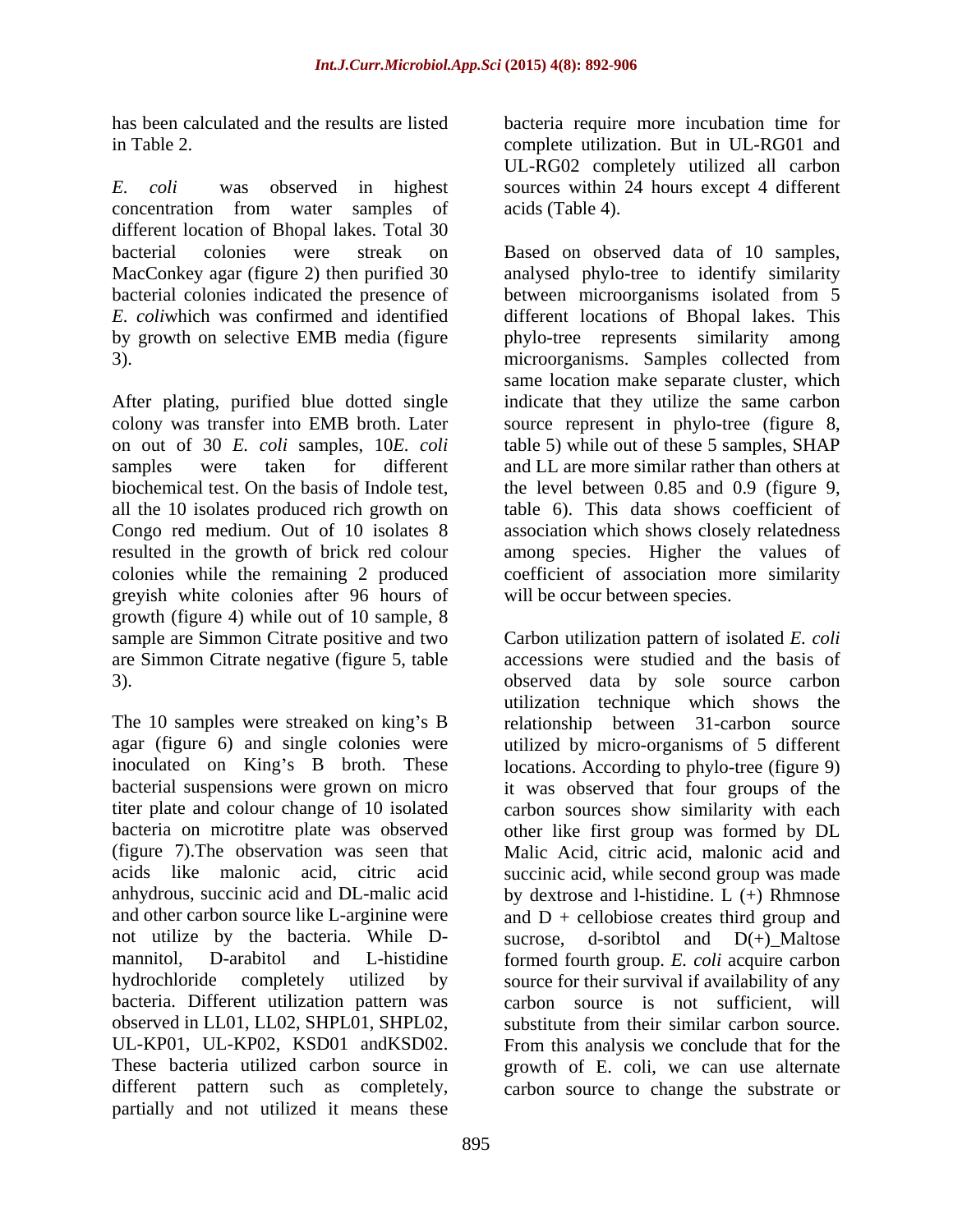level so that we reduce the running cost of product production that produce from the Savagrave 1977, Bochner 1989). particular bacterial product or bacteria.

To observe different parameters on the basis of mathematical measures, diversity index<br>technology (Johnson 1983) and this comes in the picture. With the use various technology (component to the multiple of the contract of the technology fashions revolution for parameters in calculating diversity which represent species richness and evenness among different isolated samples (table 7). Dominance\_D, Simpson\_1-D, Shannon\_H, Berger-Parker and Chao-1 were calculated for each locations using carbon utilization pattern of isolated E. coil of respective location. Over all diversity among isolated *E. coli* was analysed by the graph which is developed by calculated data (figure 11).

SSCU is basically a substrates utilization test which provides important information regarding the variant physiological activities in spite of same genetic makeup of closely related species (Chouhan *et al,* 2009). The functional diversity of microorganisms, mainly as defined by the substrates used for energy metabolism, is integral used for energy metabolism, is integral to our understanding of biogeochemistry (Silawat *et al,* 2010). Our result shows the relationship between 31-carbon sources utilized pattern of *E. coli* of 5 different locations. According to the phylo-tree, four groups of the carbon sources were observed which showed similarity of carbon utilization pattern. This analysis was conclude that, we can use alternate carbon source to change the substrate or feed product of bacterial culture at industrial level for the growth of *E. coli*. The BLOLOG redox technology based on the encode P2 ribonuclease of tetrazolium dye reduction as an indicator of sole-carbon-source utilization was evaluated as a rapid, community-level method to

feed product of bacterial culture at industrial characterize and classify heterotrophic microbial communities (Bochner Savagrave 1977, Bochner 1989).

Various diversity parameters like adapted archaeal enzymes are also produced, Evenness  $H/S$ , Brillouin, Menhinick, applications in industrial processes that are  $H/S$ ,  $H/S$ ,  $H/S$ ,  $H/S$ ,  $H/S$ ,  $H/S$ ,  $H/S$ ,  $H/S$ ,  $H/S$ ,  $H/S$ ,  $H/S$ ,  $H/S$ ,  $H/S$ ,  $H/S$ ,  $H/S$ ,  $H/S$ ,  $H/S$ ,  $H/S$ ,  $H/S$ ,  $H/S$ ,  $H/S$ ,  $H/S$ ,  $H/S$ , Margalef, Equitability<sub>-J</sub>, Fisher<sub>-alpha, performed under severe conditions, such as</sub> Recombinant human insulin was made as the first medicine via recombinant DNA technology (Johnson 1983) and this technology fashions revolution for production of many industrially important enzymes. Using the recombinant DNA technology, many extreme environments which are appropriate candidates for high ionic strength or high temperatures or in the presence of organic solvents (Schiraldi *et al,* 2002). Genes encoded numerous enzymes from extremophiles have been cloned in mesophilic hosts for overproduction of the enzyme (Ciaramella *et al,* 1995). *Escherichia coli* have been used successfully as mesophilic hosts for a number of archaeal genes (Jorgensen *et al,* 1997, Niehaus *et al,* 1999, Gritz and Davies 1983, Ishida *et al,* 1997).

> Fed-batch culture technique of *E. coli* was used for efficient production of truncated thermostable xylanases (Nordberg-Karlsson 1999) while microfiltration bioreactor was used for Effective production of a thermostable α-Glucosidase (Schiraldi *et al,* 2000). May products were prepared by creation of mutation in the gene of *E. coli* (Voorhorst *et al,* 1995). To obtain a sufficient amount of a recombinant enzyme for basic characterization, *E. coli* expression is recommended, because this host is easily grown in the laboratory and the vectors are well characterized. Recombinant enzymes can also be obtained by cloning and expressing a synthetic gene. The modified gene encode P2 ribonuclease of *S.Solfataricus* consists codon which are extensively used to increase protein expression in *E. coli* (Fusi*et al,* 1995).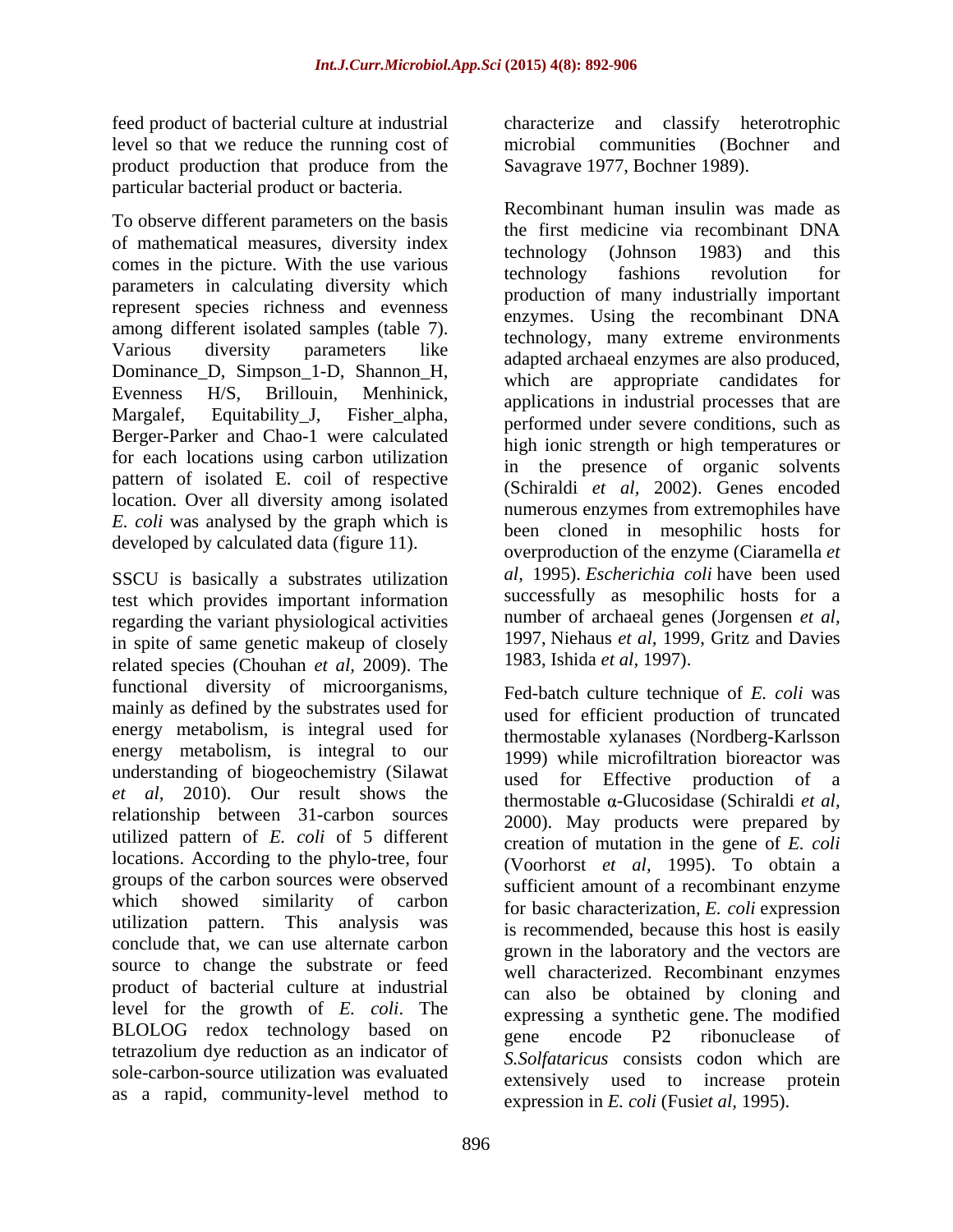### *Int.J.Curr.Microbiol.App.Sci* **(2015) 4(8): 892-906**

| லப | Location                    | <b>Sample Code</b> |
|----|-----------------------------|--------------------|
|    | Upper Lake Kamla Park       | UL-KP              |
|    | <b>Upper Lake Ret Ghat</b>  | $UL-RG$            |
|    |                             | ⊷                  |
|    | Lower Lake<br>Shahpura Lake | <b>SHPL</b>        |
|    | Kaliasote Dam               | 170 P              |

**Table.1** Locations of sample collection and there codes

| ັບມ | <b>Sample</b> | E. coli colony | <b>Fecal colony</b> |
|-----|---------------|----------------|---------------------|
|     | UL-KP01       |                | 50                  |
|     | UL-KP02       |                | 10                  |
|     | KSD01         |                |                     |
|     | KSD02         |                |                     |
|     | LL01          |                | U                   |
| o.  | LL02          |                |                     |
|     | SHPL01        |                |                     |
|     | SHPL02        |                |                     |
|     | UL-RG01       |                | 1 C                 |
| IV. | UL-RG02       |                |                     |

**Table.2** CFU (Colony forming unit) of isolated samples

**Table.3** Biochemical test for confirmation of *E. coli*

| SL  | <b>Sample source</b> | <b>Indole test</b> | Kovacindole | Simmon citrate test  |
|-----|----------------------|--------------------|-------------|----------------------|
|     | LL 01                | Positive           | Positive    | positive             |
|     | LL 02                | Positive           | Positive    | $\cdot$<br>positive  |
|     | SHPL <sub>01</sub>   | Positive           | Positive    | .<br>positive        |
|     | <b>SHPL 02</b>       | Positive           | Positive    | positive             |
|     | <b>BT KP 01</b>      | Positive           | Positive    | $\cdots$<br>positive |
|     | <b>BT KP 02</b>      | Positive           | Positive    | $\cdots$<br>positive |
|     | <b>BT RG 01</b>      | Positive           | Positive    | positive             |
|     | <b>UL-RG02</b>       | Positive           | Positive    | positive             |
|     | <b>KSD 01</b>        | Positive           | Positive    | Negative             |
| 10. | <b>KSD 02</b>        | Positive           | Positive    | Negative             |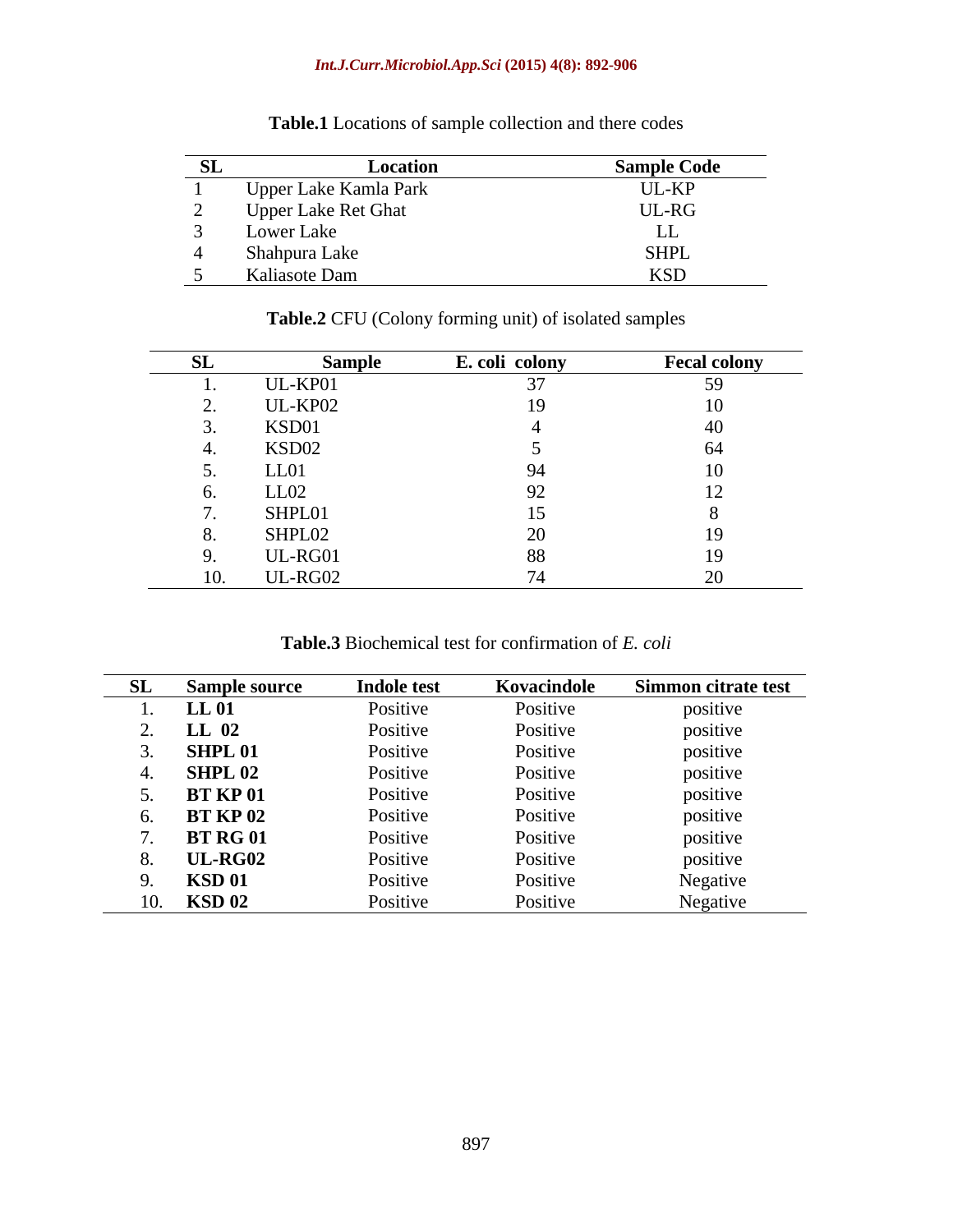### *Int.J.Curr.Microbiol.App.Sci* **(2015) 4(8): 892-906**

| SL |                            |                |                | LL01 LL02 SHAP SHAP |    |                |                |    | UL-KP UL-KP UL-RG UL-RG KSD KSD |                |                |
|----|----------------------------|----------------|----------------|---------------------|----|----------------|----------------|----|---------------------------------|----------------|----------------|
|    | <b>Carbon source</b>       |                |                | 01                  | 02 | 01             | 02             | 01 | 02                              | 01             | 02             |
|    | 1. D-Sorbitol              | 2              | 2              |                     |    |                |                |    | 3                               | 2              | $\bigcap$      |
|    | 2. D-Mannitol              |                |                |                     |    |                |                |    |                                 |                |                |
|    | 3. Dextrose                | $\mathcal{E}$  |                |                     |    |                |                |    |                                 |                |                |
|    | 4. Lactose                 |                |                |                     |    |                |                |    |                                 |                |                |
|    | 5. Sucrose                 | 2              |                |                     |    |                |                |    |                                 |                |                |
|    | 6. $D(+)$ Maltose          |                |                |                     |    |                |                |    |                                 |                |                |
|    | 7. $\beta$ -Cyclodextrin 0 |                |                |                     |    |                |                |    |                                 |                |                |
|    | 8. D-Fructose              |                |                |                     |    |                |                |    |                                 |                |                |
|    | 9. $D(+)$ Galactose        |                |                |                     |    |                |                |    |                                 |                |                |
|    | 10. L $(+)$ Rhmnose        |                |                |                     |    |                |                |    |                                 |                |                |
|    | 11. $D(+)$ Mannose         |                |                |                     |    |                |                |    |                                 |                |                |
|    | 12. $D(+)$ Arabitol        |                |                |                     |    |                |                |    |                                 |                |                |
|    | 13. $L(+)$ Arabinose 3     |                |                |                     |    |                |                |    |                                 |                |                |
|    | 14. $D(+)$ Cellobiose 1    |                |                |                     |    |                |                |    |                                 |                |                |
|    | 15. $D(+)$ Trehalose 0     |                |                |                     |    |                |                |    |                                 |                |                |
|    | 16. DL Malic Acid 0        |                |                |                     |    |                |                |    |                                 |                |                |
|    | 17. Citric acid            | $\overline{0}$ |                | $\theta$            |    |                |                |    |                                 |                |                |
|    | 18. Malonic Acid           | $\overline{0}$ |                | $\Omega$            |    |                |                |    | $\Omega$                        | $\Omega$       |                |
|    | 19. Succinic acid          | $\overline{0}$ |                |                     |    |                |                |    |                                 |                |                |
|    | 20. DL-methonine           | $\bigcirc$     |                |                     |    |                |                |    |                                 |                |                |
|    | 21. L-histidine            |                |                |                     |    |                |                |    |                                 |                |                |
|    | 22. L-Alanine              |                |                |                     |    |                |                |    |                                 |                |                |
|    | 23. L-Leucin               |                |                |                     |    |                |                |    |                                 |                |                |
|    | 24. L-Aspargine            |                |                |                     |    |                |                |    |                                 |                |                |
|    | 25. DL-Asparatic           |                |                |                     |    |                |                |    |                                 |                |                |
|    | Acid                       |                |                |                     |    |                |                |    |                                 |                |                |
|    | 26. DL-Alanine             |                |                |                     |    |                |                |    |                                 |                |                |
|    | 27. L-valine               | $\bigcap$      | $\bigcap$      |                     |    |                |                |    |                                 |                |                |
|    | 28. L-Threonine            |                |                |                     |    |                |                |    |                                 |                |                |
|    | 29. DL-Serine              |                |                |                     |    |                |                |    |                                 |                |                |
|    | 30. L-Arginine             |                |                |                     |    |                |                |    |                                 |                |                |
|    | (Hydrochloride) 0          |                | $\overline{0}$ | $\overline{0}$      |    | $\overline{0}$ | $\overline{0}$ | 2  | 2                               | $\overline{0}$ | $\overline{0}$ |
|    | 31. L-Histidine            |                |                |                     |    |                |                |    |                                 |                |                |
|    | hydrochloride              |                |                |                     |    |                |                |    |                                 | 2              | -3             |

## **Table.4** Carbon source utilization pattern of *E. coli*

3=Carbon source comply utilized.

2= Carbon source partially utilized

1= Carbon source less partially utilized

0= Carbon source not utilized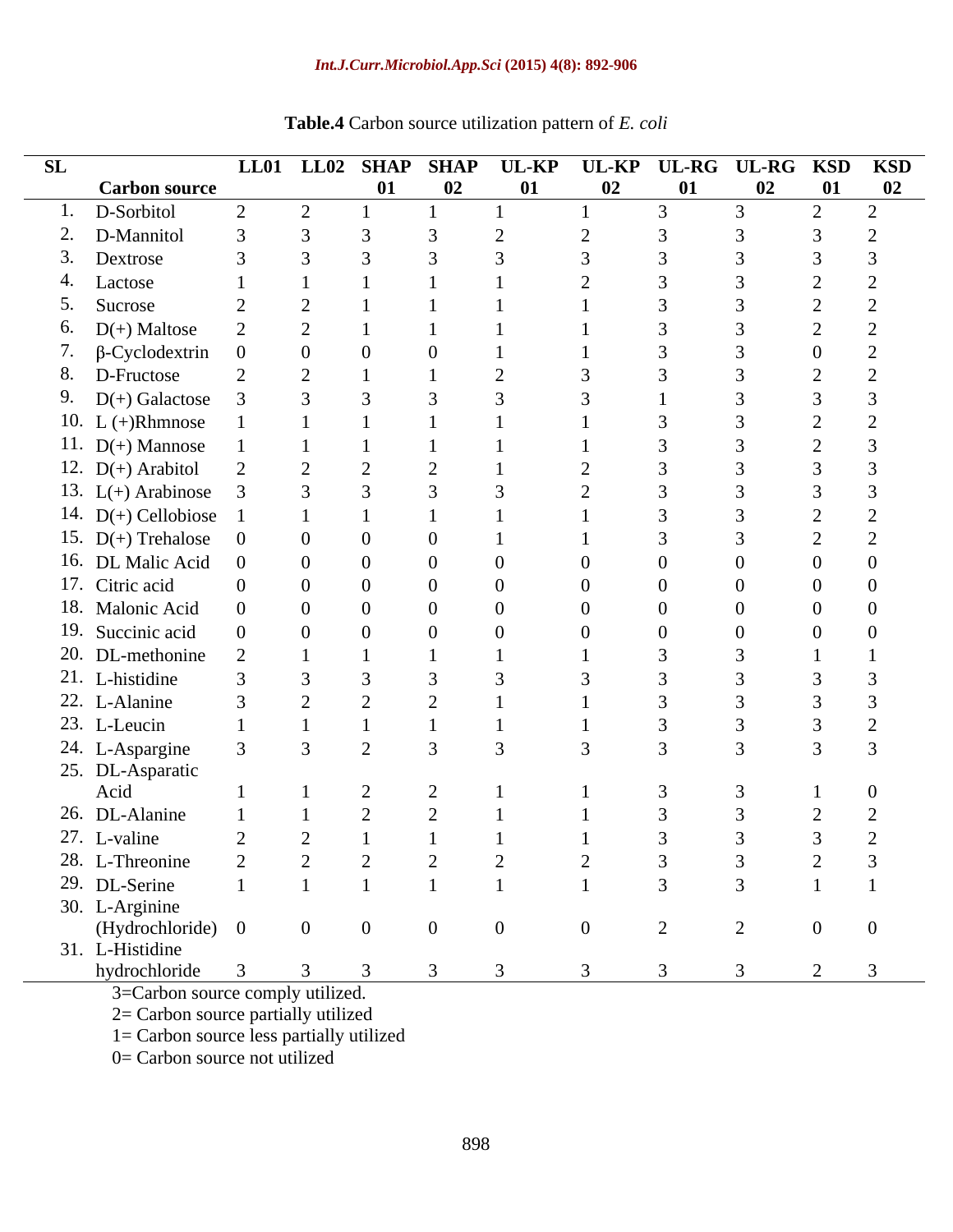|                                                               |       |             |                           | <b>SHAP</b> | UL-   | $UL$ - | UL-   | UL    |       |                                       |
|---------------------------------------------------------------|-------|-------------|---------------------------|-------------|-------|--------|-------|-------|-------|---------------------------------------|
|                                                               |       |             | LL_01    LL_02    SHAP_01 | 02          |       |        |       |       |       | KP_01 KP_02 RG_01 RG_02 KSD_01 KSD_02 |
| $\begin{array}{c} \text{LL\_01} \\ \text{LL\_02} \end{array}$ | 1.000 |             |                           |             |       |        |       |       |       |                                       |
|                                                               |       | 0.975 1.000 |                           |             |       |        |       |       |       |                                       |
| <b>SHAP_01</b>                                                | 0.879 | 0.886       | 1.000                     |             |       |        |       |       |       |                                       |
| $SHAP_02$                                                     | 0.890 | 0.898       | 0.993                     | 1.000       |       |        |       |       |       |                                       |
| <b>UL-KP_01</b>                                               | 0.847 | 0.879       | 0.847                     | 0.863       | 1.000 |        |       |       |       |                                       |
| <b>UL-KP_02</b>                                               | 0.803 | 0.843       | 0.808                     | 0.824       | 0.946 | 1.000  |       |       |       |                                       |
| $UL-RG_01$                                                    | 0.476 | 0.472       | 0.473                     | 0.477       | 0.550 | 0.534  | 1.000 |       |       |                                       |
| <b>UL-RG_02</b>                                               | 0.606 | 0.607       | 0.613                     | 0.613       | 0.701 | 0.681  | 0.916 | 1.000 |       |                                       |
| <b>KSD_01</b>                                                 | 0.797 | 0.812       | 0.754                     | 0.766       | 0.719 | 0.712  | 0.519 | 0.644 | 1.000 |                                       |
| $KSD_02$                                                      | 0.754 | 0.767       | 0.734                     | 0.745       | 0.796 | 0.788  | 0.523 | 0.649 | 0.794 | 1.000                                 |

| <b>Table.5</b> Similarity Indices of 10 E. coli samples Carbone utilization pattern |  |  |
|-------------------------------------------------------------------------------------|--|--|
|                                                                                     |  |  |

**Table.6** Similarity Indices of 5 sampling location according to their *E. coli* samples Carbone utilization pattern

|              |         | <b>SHAP</b> | <b>UL-KP</b> | <b>UL-RG</b> | <b>KSD</b> |
|--------------|---------|-------------|--------------|--------------|------------|
| LL           |         |             | 0.83564      | 0.526        | 0.78042    |
| <b>SHAP</b>  | 0.89    |             | 0.83709      | 0.48416      | 0.71849    |
| <b>UL-KP</b> | 0.83564 | 0.83709     |              | 0.51784      | 0.73064    |
| UL-RG        | 0.526   | 0.48416     | 0.51784      |              | 0.67107    |
| <b>KSD</b>   | 0.78042 | 0.71849     | 0.73064      | 0.67107      |            |

**Table.7** Diversity profile of Sampling locations according to carbon utilization pattern of *E. coli*

| <b>UL-RG</b><br><b>UL-KP</b><br><b>KSD</b><br><b>SHAP</b><br>LL<br>Taxa_S<br>52<br><b>Individuals</b><br>158<br>115<br>94<br>84<br>0.02561<br>0.01875<br>0.02445<br>0.02438<br>0.02155<br>Dominance_D<br>Simpson_1-D<br>0.9756<br>0.9756<br>0.9813<br>0.9744<br>0.9784<br>3.828<br>3.781<br>3.759<br><b>Shannon_H</b><br>3.981<br>3.87<br>Evenness_e^H/S<br>0.9141<br>0.884<br>0.9922<br>0.9592<br>0.894<br><b>Brillouin</b><br>3.173<br>3.146<br>3.116<br>3.497<br>3.311<br><b>Menhinick</b><br>4.951<br>5.206<br>4.296<br>5.674<br>4.663<br><b>Margalef</b><br>10.34<br>10.47<br>10.58<br>11.51<br>10.33<br>Equitability_<br>0.9768<br>0.9711<br>0.9688<br>0.998<br>0.9894<br>58.22<br>28.95<br>33.66<br>39.3<br>Fisher_alpha<br>45.65<br>0.03191<br>0.03529<br>0.01899<br>0.0357<br><b>Berger-Parker</b><br>0.02609 |        |  |       |    |       |
|------------------------------------------------------------------------------------------------------------------------------------------------------------------------------------------------------------------------------------------------------------------------------------------------------------------------------------------------------------------------------------------------------------------------------------------------------------------------------------------------------------------------------------------------------------------------------------------------------------------------------------------------------------------------------------------------------------------------------------------------------------------------------------------------------------------------|--------|--|-------|----|-------|
|                                                                                                                                                                                                                                                                                                                                                                                                                                                                                                                                                                                                                                                                                                                                                                                                                        |        |  |       |    |       |
|                                                                                                                                                                                                                                                                                                                                                                                                                                                                                                                                                                                                                                                                                                                                                                                                                        |        |  |       |    |       |
|                                                                                                                                                                                                                                                                                                                                                                                                                                                                                                                                                                                                                                                                                                                                                                                                                        |        |  |       |    |       |
|                                                                                                                                                                                                                                                                                                                                                                                                                                                                                                                                                                                                                                                                                                                                                                                                                        |        |  |       |    |       |
|                                                                                                                                                                                                                                                                                                                                                                                                                                                                                                                                                                                                                                                                                                                                                                                                                        |        |  |       |    |       |
|                                                                                                                                                                                                                                                                                                                                                                                                                                                                                                                                                                                                                                                                                                                                                                                                                        |        |  |       |    |       |
|                                                                                                                                                                                                                                                                                                                                                                                                                                                                                                                                                                                                                                                                                                                                                                                                                        |        |  |       |    |       |
|                                                                                                                                                                                                                                                                                                                                                                                                                                                                                                                                                                                                                                                                                                                                                                                                                        |        |  |       |    |       |
|                                                                                                                                                                                                                                                                                                                                                                                                                                                                                                                                                                                                                                                                                                                                                                                                                        |        |  |       |    |       |
|                                                                                                                                                                                                                                                                                                                                                                                                                                                                                                                                                                                                                                                                                                                                                                                                                        |        |  |       |    |       |
|                                                                                                                                                                                                                                                                                                                                                                                                                                                                                                                                                                                                                                                                                                                                                                                                                        |        |  |       |    |       |
|                                                                                                                                                                                                                                                                                                                                                                                                                                                                                                                                                                                                                                                                                                                                                                                                                        |        |  |       |    |       |
|                                                                                                                                                                                                                                                                                                                                                                                                                                                                                                                                                                                                                                                                                                                                                                                                                        |        |  |       |    |       |
|                                                                                                                                                                                                                                                                                                                                                                                                                                                                                                                                                                                                                                                                                                                                                                                                                        | Chao-1 |  | 107.1 | 54 | 50.38 |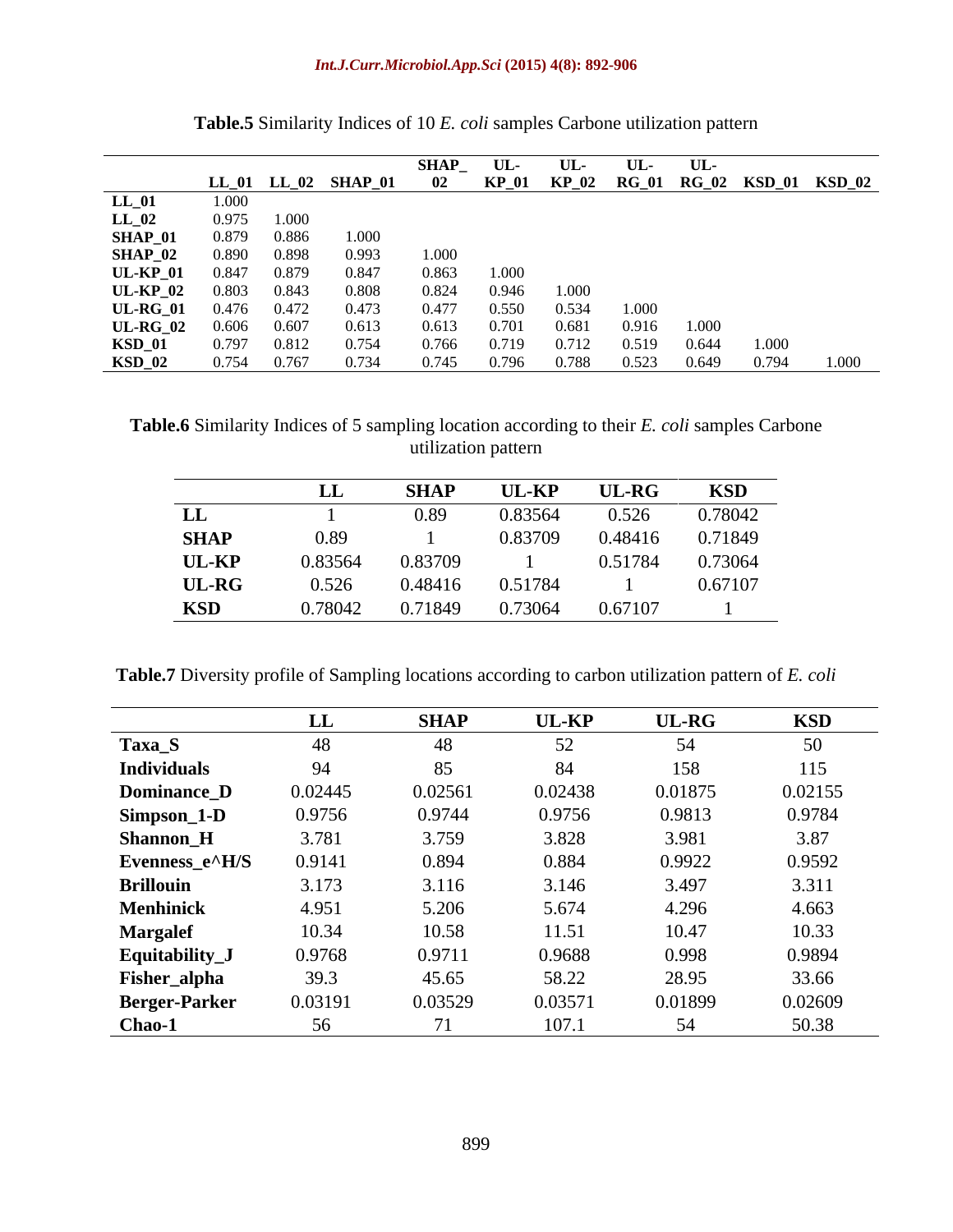

**Figure.1** Isolated bacterial colony on MacConkey medium

**Figure.2** Bacterial colonies streak on MacConkey agar



**Figure.3** Bacterial growth on selective EMB media

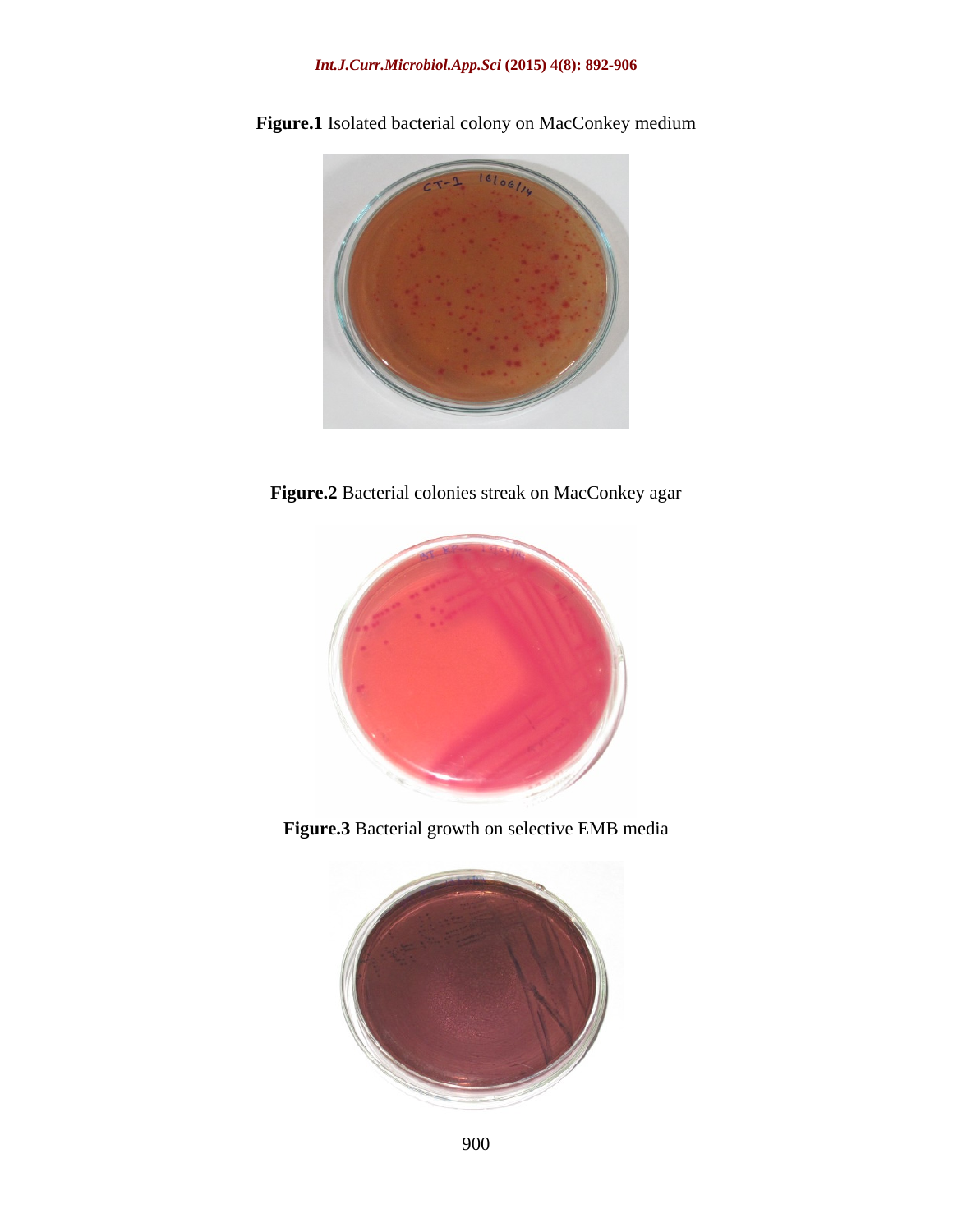### *Int.J.Curr.Microbiol.App.Sci* **(2015) 4(8): 892-906**

**Figure.4** Indole test of isolated *E. coli*



**Figure.5** Simmon Citrate of isolated *E. coli*



Figure.6 Isolated *E. coli* were streaked on king's B agar

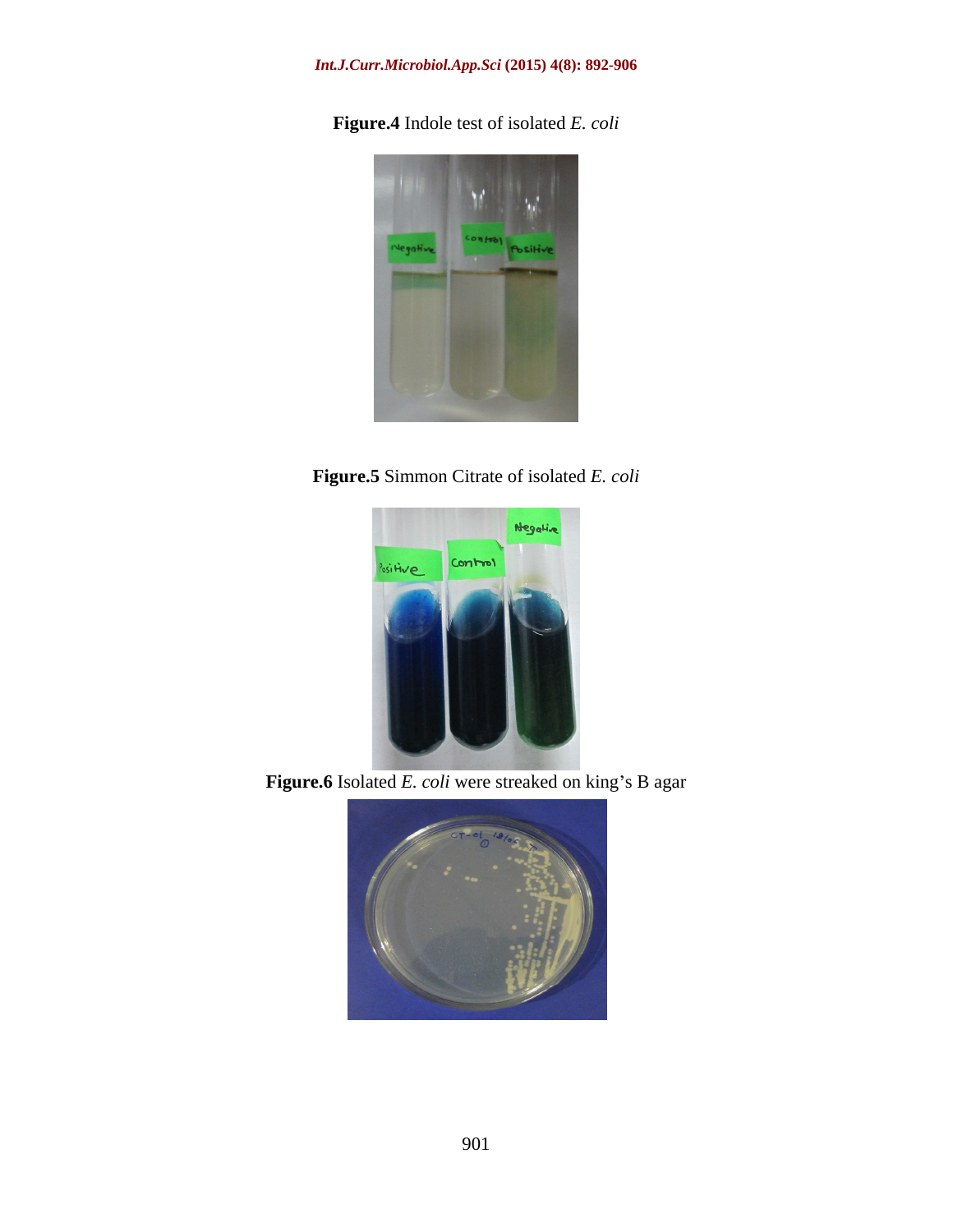

**Figure.7** Colour change of 10 isolated bacteria on micro titre plate

**Figure.8** Phylo-tree of 10 *E. coli* samples Carbone utilization pattern



**Figure.9** Phylo-tree of 5 sampling location according to their *E. coli* samples Carbone utilization pattern

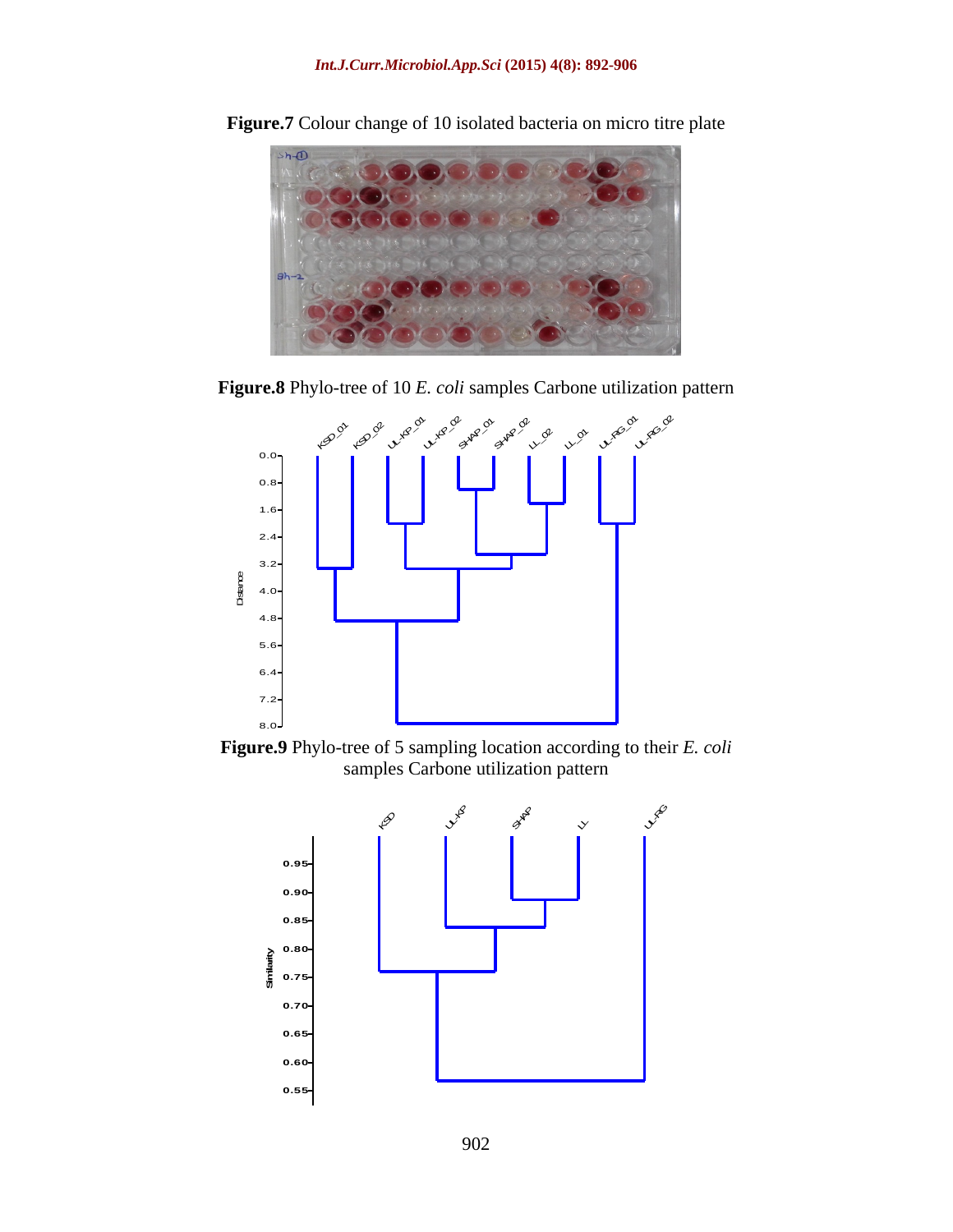

**Figure.10:** Phylo-tree of *E. coli* Carbone utilization pattern for all 10 samples

**Figure.11** Diversity profile of sampling locations according to carbon utilization pattern of *E. coli*

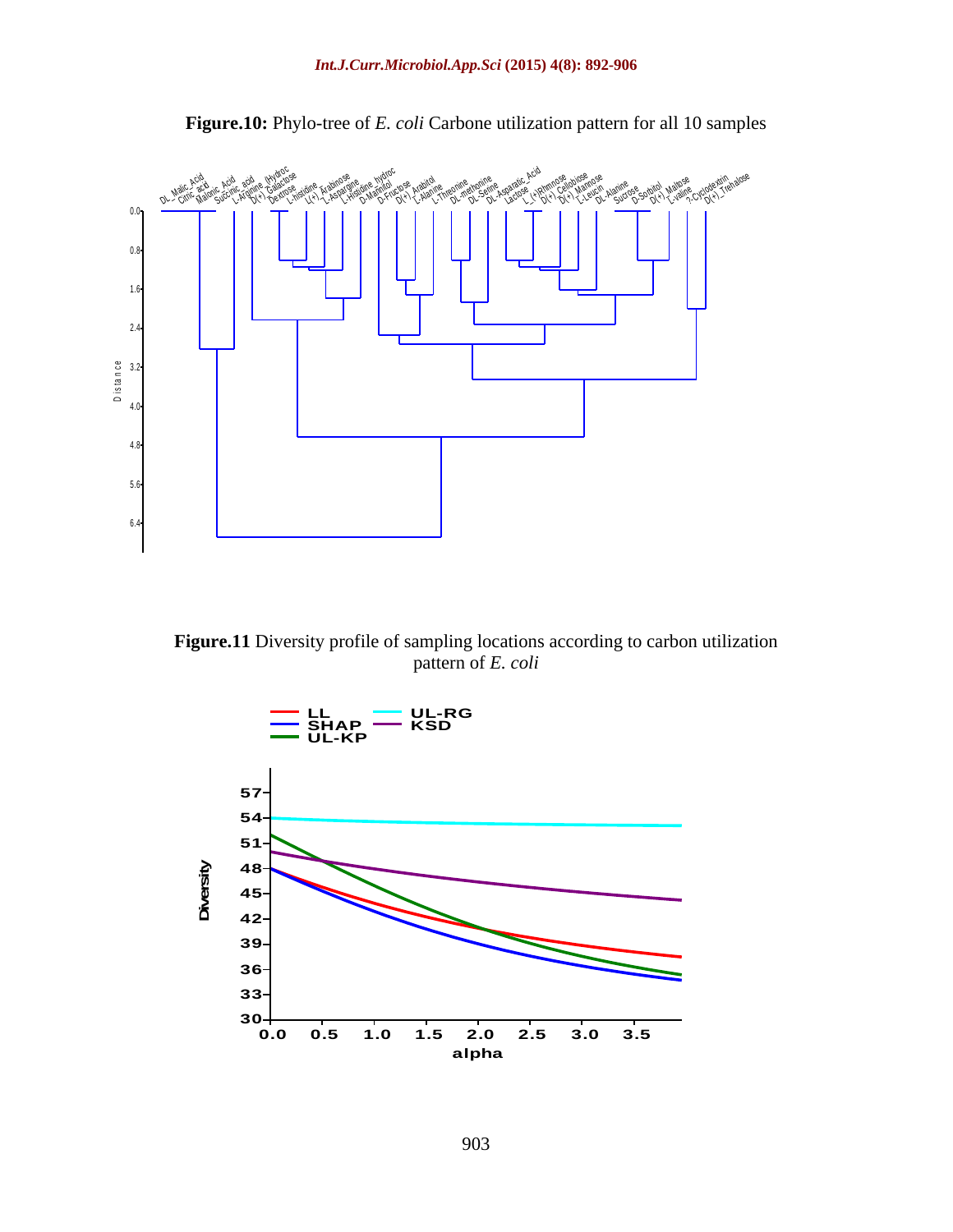Carbamoyl phosphatase synthetase (CPSase) Cannio R, Contursi P, Rossi M, Bartolucci S gene from *Pyrococcus abyssi* was (1998) An autonomously replicating successfully cloned and expressed in *E*. transforming vector *coli* (Purcarea *et al,* 2001). TFE and TDFE coding sequences were fused to obtain a Bacteriol. 180:3237-3240. new chimeric protein that converts dextrins Chouhan S, Choudhary D, Silawat N, to trehalose at high temperature  $(75 \text{ °C})(De$  Mathur AP, Mehrotra NN (2009). Pascale *et al*, 2002). The well- Micro Diversity in Individuals of characterized *E. coli* model has now become the bases of the development of molecular genetic techniques, e.g., genetic markers and gene transfer, in halophilic members of the Ciaramella M, Cannio R, Moracci M, Pisani Archaea (Holmes *et al.* 1991). FM, Rossi M (1995) Molecular

New expression vectors can be obtained by manipulating *E. coli* genome for research. De Pascale D, Di Lernia I, Sasso MP, Furia Some shuttle vectors like pEXSs (Cannio *et* A, De Rosa M, Rossi M (2002) A *al,* 1998) and pKMSD48 (Stedman *et al,*1999) were constructed using an *E. coli* plasmid *and Sulfolobusshibatae* natural production. Extremophiles. 6:463 virus which can be stable in both *S. solfataricus* and *E. coli*. Although the Deshmukh AM (1997) In: handbook of advancement in genetic engineering tools may have no direct industrial application, Microbiology. PAMA publications but will play an important role in the p. 5. development of methods for the large-scale Ewing WH (1986). Edwards and Ewing's production of archaeal enzymes with potential applications in industry (Schiraldi

The authors wish to thank Prof. PK Verma, Director General, MPCST, for the providing Conference on Biodiversity, laboratory facilities. The contraction of the contraction of the contraction of the contraction of the contraction of the contraction of the contraction of the contraction of the contraction of the contraction of the contr

- genetic, metabolic and taxonomic Environ. Microbiol.33: 434-444.
- Bochner BR (1989). Breath prints at the Expression of a synthetic gene<br>microbial level Am Sol Microbiol encoding P2 ribonuclease from the microbial level. Am. Sol. Microbiol. News.55: 536-539.
- transforming vector for*Sulfolobussolfataricus* . J. Bacteriol. 180:3237-3240.
- Mathur AP, Mehrotra NN (2009). same Species Residing in Restricted Ecotypes. J. Pure Appl. Microbiol. 3(2): 605-612.
- FM, Rossi M (1995) Molecular biology of extremophiles.World J. Microbiol. Biotechnol.11:71-84.
- A, De Rosa M, Rossi M (2002) A novel thermophilic fusion enzyme for trehalose trehalose 468.
- media, stains and reagents in Microbiology. PAMA publications p. 5.
- *et al,* 2002). Science Publishing Co. Inc., New Identification of Enterobacteriacae,4th ed. Elsevier York. Pp 132-134.
- **Acknowledgment**  Fatima F, Chaudhary I, Ali J, Rastogi S, PathakN (2010) Exploring Microbial Diversity for Development. National Conference on Biodiversity, Development and Poverty Alleviation. May  $22<sup>nd</sup>$ , 2010.
- References **References References References References References References References References References References References References References References References References Re** Bochner BR, Savagean MA (1977) Generalized indicator plate for recombinant pharmaceuticals. Ferrer-Miralles N, Domingo-Espin J, Corchero JL, Vazquez E, Villaverde A (2009) Microbial factories for recombinant pharmaceuticals. Microb Cell Fact, 8:17.
	- studies with microorganisms. Appl. Fusi P, Grisa M, Mombelli E, Consonni R,<br>Fusion Microbiol 33: 434,444 Tortora P, Vanoni M (1995) Fusi P, Grisa M, Mombelli E, Consonni R, Tortora P, Vanoni M (1995) Expression of a synthetic gene encoding P2 ribonuclease from the extreme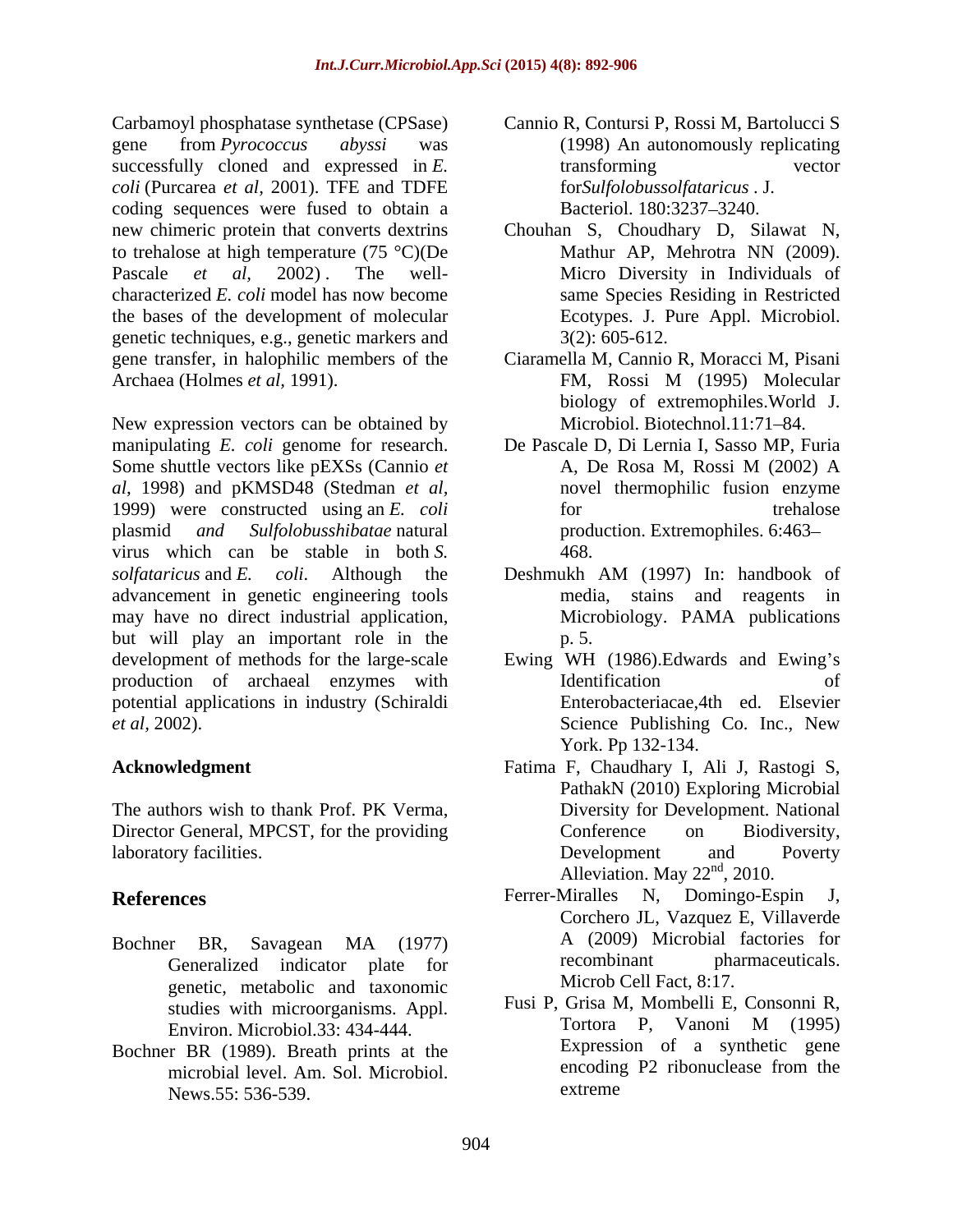*ulfolobussolfataricus* in mesophylic

- Gritz L, Davies J (1983) Plasmid-encoded
- Electronica <http://palaeoelectronica>. Microbiol. Biotechnol.51:711–729.<br>org/2001\_1/past/issue1\_01.htm 4(1): Nordberg-Karlsson E, Holst O, Tocaj A
- Holmes ML, Nuttal SD, Dyall-Smith halobacterial shuttle vectors and further studies on Haloferax DNA
- Ishida M, Yoshida M, Oshima T (1997) enzymes of an extreme thermophile,
- Jaspers E, Overmann J (2004). Ecological
- Johnson IS (1983) Human insulin from Science 219 (4585):632–637. es. 5:229–239.
- Jorgensen S, Vorgias CE, Antranikian G an extracellular alpha-amylase from  $1(2)$ : 75–86.

thermoacidophilicarchaebacterium *S* Bacillus subtilis. J. Biol. Chem.272:16335–16342.

- hosts. Gene. 154:99 103. hygromycin B resistance: the *Escherichia coli*.Curr Pharm sequence of hygromycin B Biotechnol. 12(2): 268–274. Kamionka M (2011) Engineering of Therapeutic Proteins Production in *Escherichia coli*.Curr Pharm Biotechnol. 12(2): 268-274.
- phosphotransferase gene and its Kapur M, Jain RK (2004) Microbial expression in *Escherichia coli* and Diversity: Exploring the Unexplored. Saccharomyces cerevisiae. World Federation of Culture Gene.25:179–188. Collection Newsletter, 39. pp. 12-16. World Federation of Culture
- Hammer O, Harper DAT, Ryan PD (2001). Niehaus F, Bertoldo C, Kahler M, PAST: Paleontological Statistics Antranikian G (1999) Extremophiles Software Package for Education and as a source of novel enzymes for Data Analysis. Palaeontologia industrial application. Appl. Microbiol. Biotechnol.51:711-729.
	- 9. (1999) Efficient production of ML(1991) Construction and use of from Rhodothermusmarinus in Nordberg-Karlsson E, Holst O, Tocaj A truncated thermostablexylanases from Rhodothermusmarinus in *Escherichia coli* fed-batch cultures. J. Biosci. Bioeng.87:598–606.
	- gyrase. J. Bacteriol. 173:3807–3813. Parr JF,HornickSB (1992a) Agricultural use Highly efficient production of perspective. Amer. J. Alternative of organic amendments: A historical Agric. 7:181-189.
	- Thermusthermophilus: a practical Parr JF,Hornick SB(1992b) Utilization of method to overexpress GC- rich municipal wastes. p.545-559. In F.B. genes in Escherichia coli. Extremophiles.1:157 162. Ecology: Applications in Agriculture significance of Microdiversity: Marcel Dekker, Inc., New York, Identical 16S rRNA Gene sequences Metting (ed.) Soil Microbial and Environmental Management. Marcel Dekker, Inc., New York, USA.
	- can be found in bacteria with highly Purcarea C, Herve G, Cunin R, Evans DR divergent genomes and (2001) Cloning, expression, and ecophysiologies. Appl.Environ. structure analysis of carbamate Microbiol. 70: 9831-4839. recombinant DNA technology. from *Pyrococcusabyssi*. Extremophil kinase-like carbamoyl phosphate synthetase and the synthetase of  $\mathcal{L}$ from *Pyrococcusabyssi*. Extremophil es. 5:229–239.
	- (1997) Cloning, sequencing, Perspectives on biotechnological characterization, and expression of applications of archaea. Archaea. Schiraldi C, Giuliano M, Rosa MD (2002)  $1(2)$ : 75–86.
	- the Schiraldi C, Martino A, Acone M, Di Lernia hyperthermophilicarchaeonPyrococc I, Di Lazzaro A, Marulli F, Generoso usfuriosus in *Escherichia coli* and M, Carteni M, De Rosa M (2000)